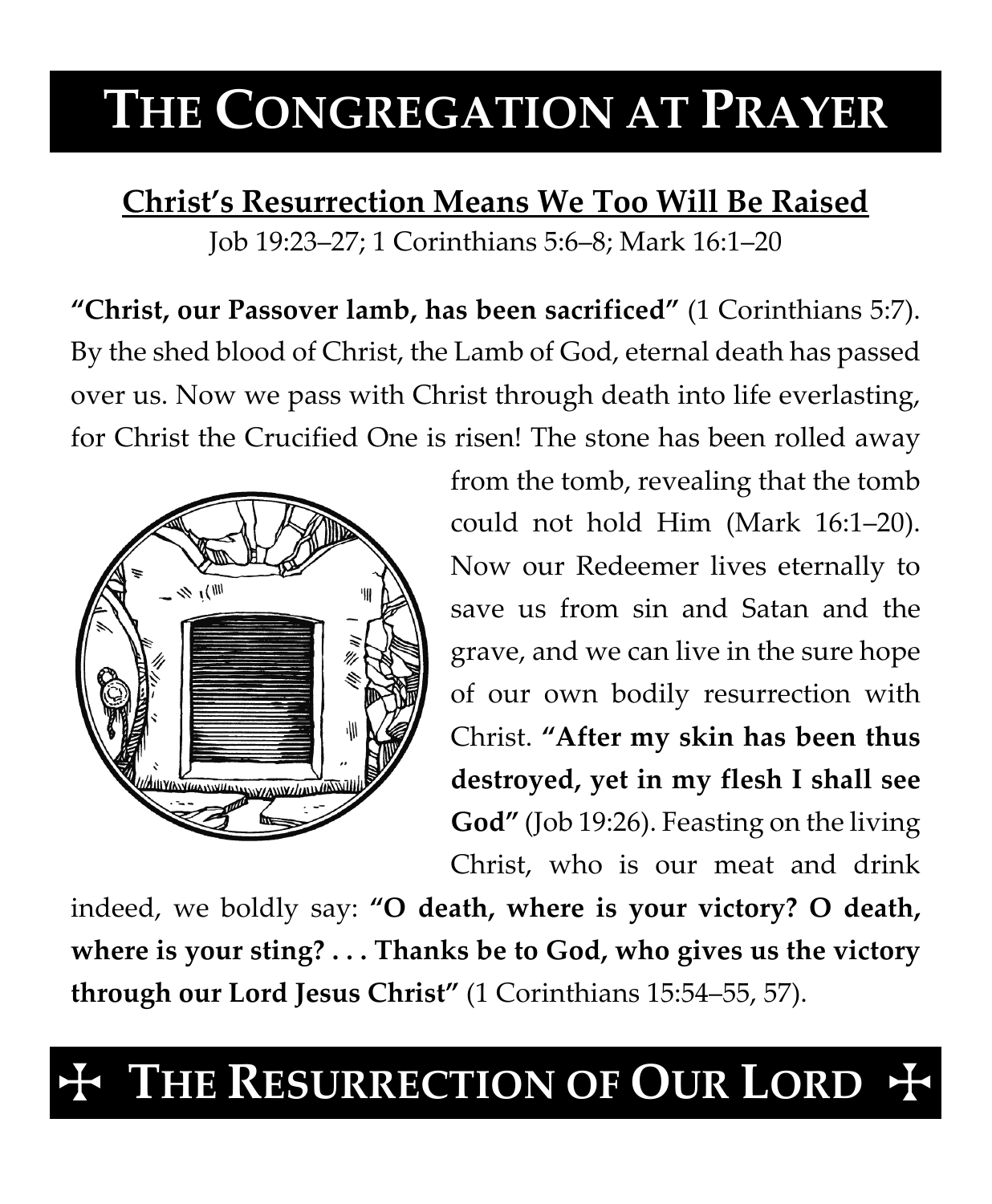#### **INVOCATION** (*make the sign of the holy cross and say*)

In the Name of the Father and of the  $\pm$  Son and of the Holy Spirit.

# **THE APOSTLES CREED**

I believe in God the Father Almighty, Maker of Heaven and earth. And in Jesus Christ, His only Son, our Lord, who was conceived by the Holy Spirit, born of the Virgin Mary, suffered under Pontius Pilate, was crucified, died, and was buried. He descended into hell. The third day He rose again from the dead. He ascended into Heaven and is seated at the right hand of God the Father Almighty. From thence He will come to judge the living and the dead. I believe in the Holy Spirit, the Holy Christian Church, the communion of saints, the forgiveness of sins, the resurrection of the body, and the  $\pm$  life everlasting.

**PSALMODY** *(sing or read out loud each day)*

Psalm 118

# **LEARN BY HEART LUTHER'S SMALL CATECHISM**: The Lord's Prayer

*The Second Petition* **Thy Kingdom come.**

#### *What does this mean?*

**The Kingdom of God certainly comes by itself without our prayer, but we pray in this petition that it may come to us also.**

## **DAILY READINGS**

| Sunday:    | Psalm 140 | Numbers 25    | Isaiah 61-62  | 2 Thessalonians 1        |
|------------|-----------|---------------|---------------|--------------------------|
| Monday:    | Psalm 141 | Numbers 26    | Isaiah 63-64  | 2 Thessalonians 2:1-12   |
| Tuesday:   | Psalm 142 | Numbers 27    | Isaiah 65     | 2 Thessalonians 2:13-3:5 |
| Wednesday: | Psalm 143 | Numbers 28-29 | Isaiah 66     | 2 Thessalonians 3:6-18   |
| Thursday:  | Psalm 144 | Numbers 30    | Obadiah 1-14  | 1 Timothy 1              |
| Friday:    | Psalm 145 | Numbers 31    | Obadiah 15-21 | 1 Timothy 2              |
| Saturday:  | Psalm 146 | Numbers 32    | <b>Joel 1</b> | 1 Timothy 3              |

**HYMN OF THE WEEK** *Christ Jesus Lay in Death's Strong Bands LSB 458*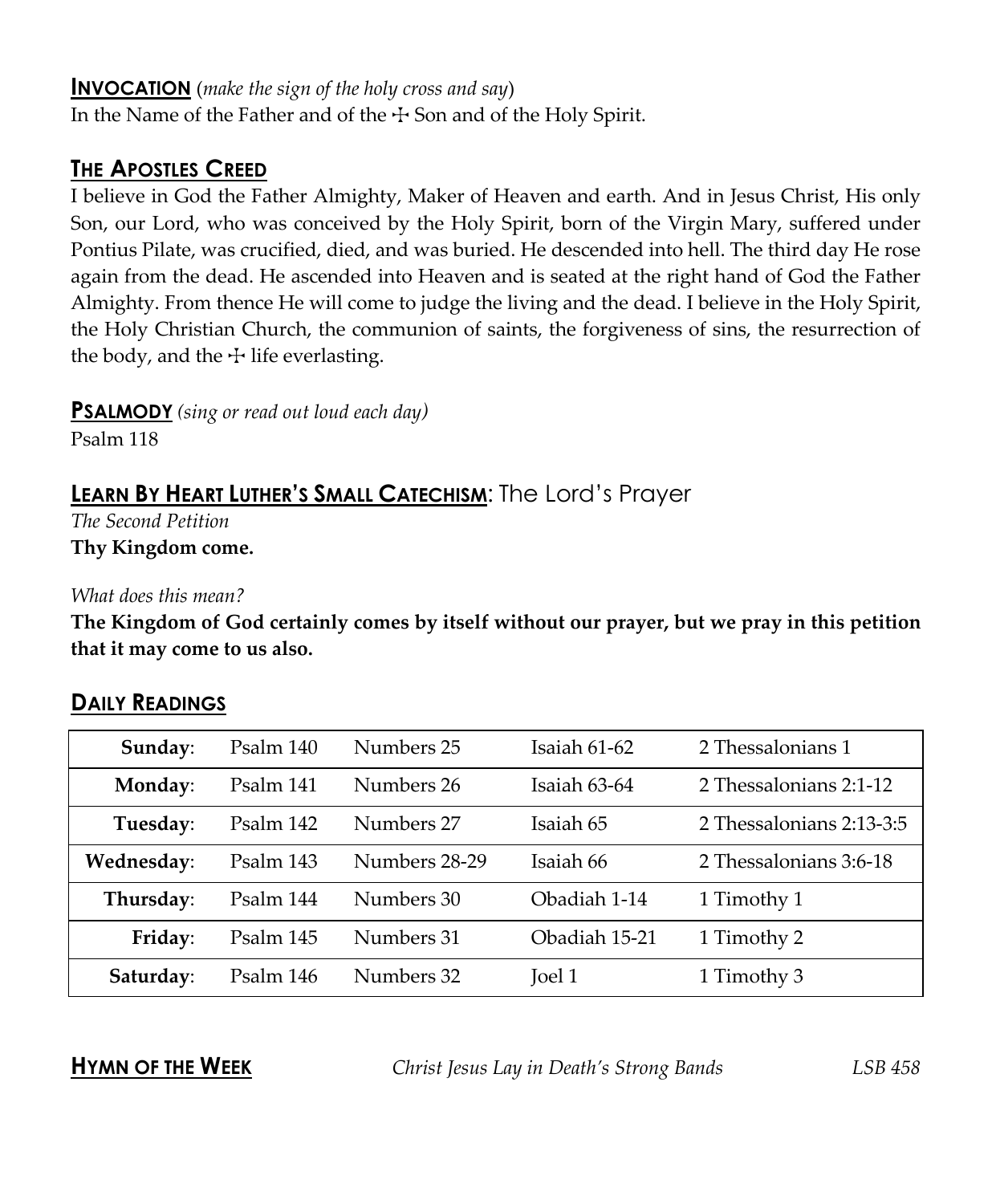# **PRAYERS**

*The following suggestions are offered as an aid in developing the habit of praying for ourselves and others each week:*

**Sunday**: For the joy of the resurrection among us; for the fruit of faith nourished by Word and Sacrament.

**Monday**: For faith to live in the promise of Holy Baptism; for one's calling and daily work; for the unemployed; for the salvation and well-being of our neighbors; for schools, colleges, and seminaries; for good government and for peace.

**Tuesday**: For deliverance against temptation and evil; for the addicted and despairing, the tortured and oppressed; for those struggling with sin.

**Wednesday**: For marriage and family, that husbands and wives, parents and children live in ordered harmony according to God's Word; for parents who must raise children alone; for our communities and neighborhoods.

**Thursday**: For the Church and her pastors; for deacons, teachers, and other church workers; for missionaries and for all who serve the Church; for fruitful and salutary use of the blessed Sacrament of Christ's body and blood.

**Friday**: For faithful preaching of the holy cross of our Lord Jesus Christ; for the spread of His knowledge throughout the whole world; for the persecuted and oppressed; for the sick and dying.

**Saturday**: For faithfulness to the end; for the renewal of those who are withering in the faith or have fallen away; for receptive hearts and minds to God's Word on the Lord's Day; for pastors as they prepare to administer and for people as they prepare to receive Christ's holy gifts.

O God, for our redemption You gave Your only-begotten Son to the death of the cross and by His glorious resurrection delivered us from the power of the enemy. Grant that all our sin may be drowned through daily repentance and that day by day we may arise to live before You in righteousness and purity forever; through Jesus Christ, our Lord, who lives and reigns with You and the Holy Spirit, one God, now and forever.

O Lord, look down from Heaven. Behold, visit, and relieve Your servants who stand in need of our prayers: **[insert the names of family members, friends, church members, government officials, those in need, etc.]** Look upon them with the eyes of Your mercy. Grant them comfort and sure confidence in You. Defend them from all danger, and keep them in perpetual peace and safety, through Jesus Christ, our Lord.